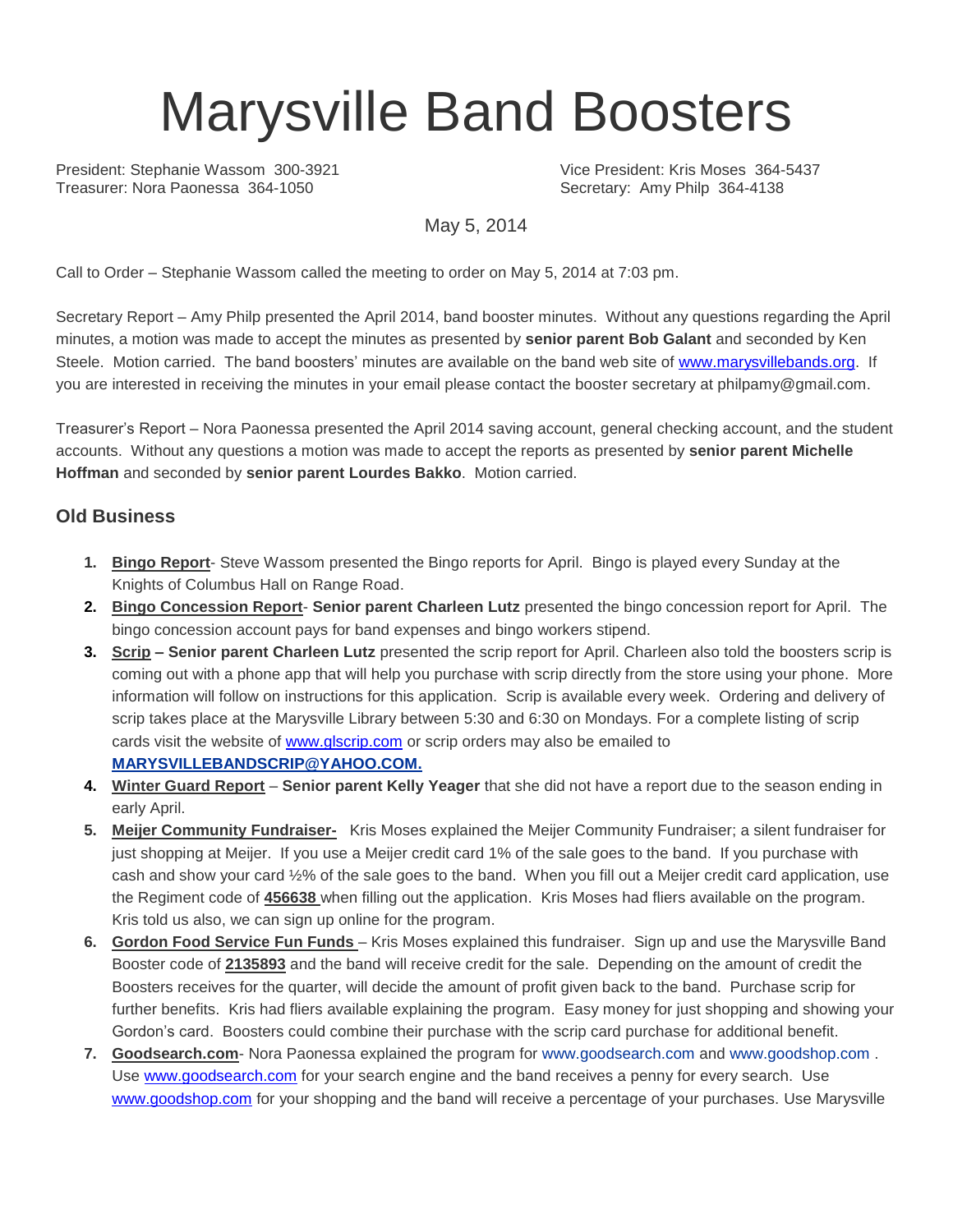Viking Regiment on the tool bar.

- **8. Wally's Supermarket** Stephanie Wassom reported that we hope to contact Wally's Supermarket for dates around graduation or July 4<sup>th</sup> to host a fundraiser. This fundraiser works by shopping at Wally's Supermarket turn in the band flier at the register and Wally will donate 5% of the sale to the band boosters. Jim Harris will follow with more details.
- **9. Geranium Sale Senior parent Michelle Hoffman** said that the spring flower order was for \$61,000. The student accounts will be credited with \$14,000. Wonderful sale. She said she will need volunteers for help on May  $8<sup>th</sup>$  the delivery day at St. Christopher's parking lot. Help is needed anytime between 7 am – 6 pm.
- 10. Bowling Fundraiser Stephanie Wassom told the boosters that the 4<sup>th</sup> Annual Bowling fundraiser was May 2<sup>nd</sup> at Port Huron Lanes. She said there were 84 bowlers (49 adults and 35 kids). A great time was had by those in attendance. Evening included a 50/50, raffle basket, door prizes, and fun bowling. Port Huron Lanes generously offered a donation back to the band.
- **11. Senior Parents Band Awards Senior parent Lourdes Bakko** told the parents in attendance, a brief meeting regarding band awards will take place after the booster meeting.
- **12. Memorial Day Breakfast** Nora Paonessa said the Sign Up Genius is being used for the student Memorial Day Breakfast before the parade. A few items are still needed like juice boxes, yogurt, and fruit. See Nora.

#### **New Business**

- 1. Talmer Band **Senior parent Charleen Lutz** told the boosters that Talmer Bank will not be having a customer appreciation night this year. She did say Talmer passed our name on to the charity using their facility, just in case they needed us. Talmer has been generous to the band in the past. Disappointing.
- 2. Band Camp Raffle Stephanie Wassom told the boosters that we will be offering the band camp raffle again at the Deuces Wild Concert. The raffle is for \$10 to win one free band camp.
- 3. Recruiting concert @ Marysville Middle School Mr. Duso said that he has invited the  $5<sup>th</sup>$  grade band students to the middle school to hear the  $6<sup>th</sup>$  grade band on May 6th and  $8<sup>th</sup>$ . The students will be treated to pizza and water during their visit. Cindi Hansen and Ruth Rose volunteered to assist with this activity.
- 4. Lincoln Ford Driven to Give Fundraiser Mr. Duso said that if we do this fundraiser if a person test drives a vehicle Ford will donate \$20 back per test drive. Possible date might be during the all-day band camp in August. More details to follow.
- **5.** Resolution for Bingo Account Chair Stephanie Wassom requested a resolution to add the new bingo chair names to the bingo banking account. The new bingo chairs will be Barb Gaffney and Cory Newberry. Motion was made by **senior parent Bob Galant** and seconded **senior parent Mark Armstead**. Motion carried.
- **6.** Jimmy's Frozen Custard Kris Moses told the boosters that Jimmy's Frozen Custard offers a fundraiser for local nonprofits. A date will be chosen and on that date within a set time, 20% of the proceeds will be donated back to the nonprofit. Kris will speak to Jimmy's Frozen Custard and find out if Monday August 11 after regiment band camp would be available. More details to follow.

## **Band Director's Report**

- 1. Uniform collection volunteers needed to sign up to help on Memorial Day.
- 2. All weather coat collection will take place before the breakfast, pictures, and parade on Memorial Day.
- 3. Memorial Day parade breakfast is a big help to keep students feeling better during parade. New start time for day's activities at 8 a.m.
- 4. Viking regiment band camp dates August  $3^{\text{rd}}$  to August  $9^{\text{th}}$ .
- 5. Band camp payment \$325 due by June  $9<sup>th</sup>$ .
- 6. On May 13<sup>th</sup> there will be a 7 a.m. inside practice to prepare for the Deuces Wild Concert.
- 7. On May  $23^{\text{rd}}$  there will be a 7 a.m. practice for the Memorial Day parade.